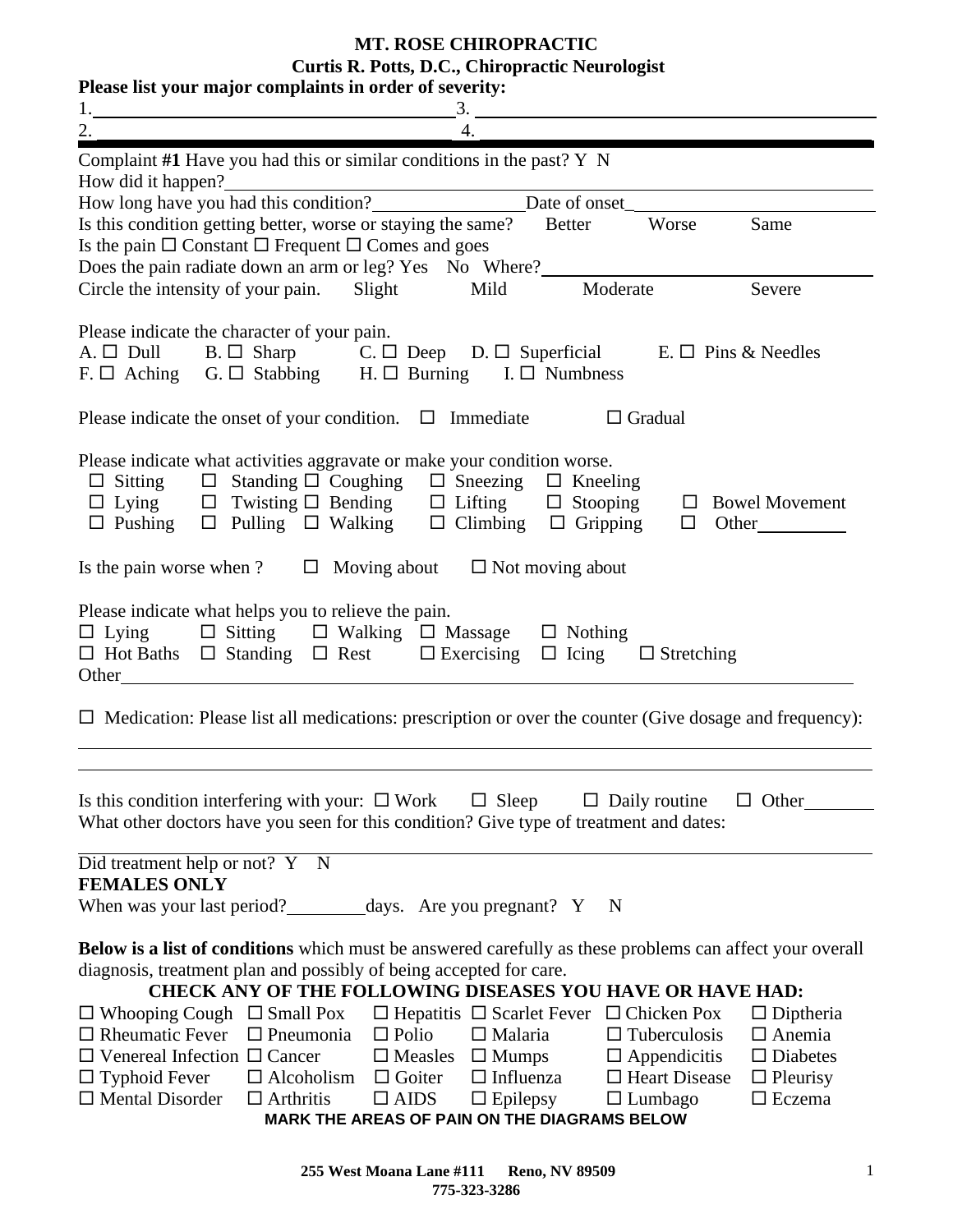**Circle** the area and then draw a line to the side and use as many of the abbreviations listed below to describe all sensations you are experiencing.



#### **CHECK ANY OF THE FOLLOWING YOU HAVE**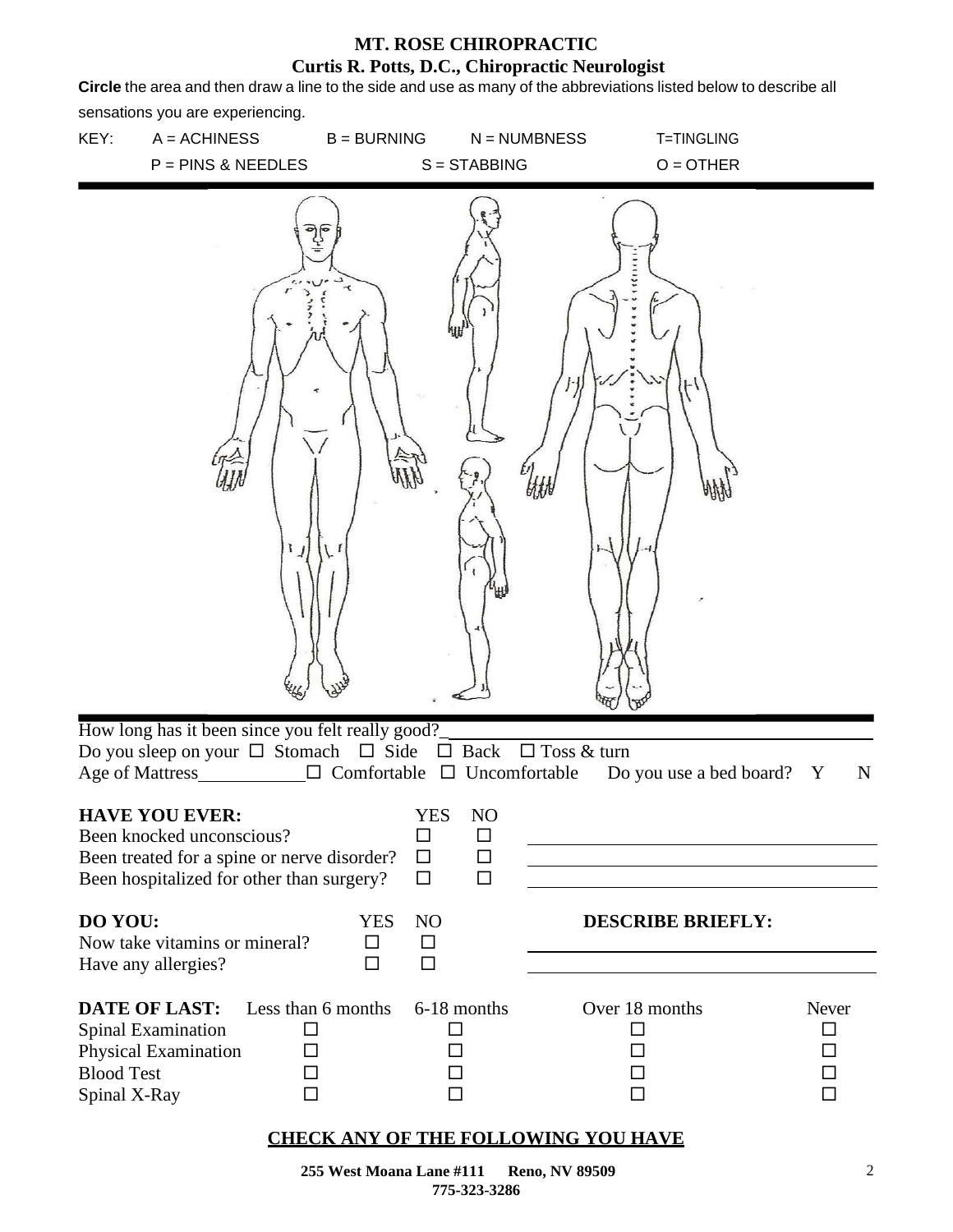| <b>MUSCULO-SKELETAL</b><br>$\Box$ Low Back Pain<br>$\Box$ Joint Pain/Stiffness                                                                             |                                           | $\Box$ Pain Between Shoulder Blades<br>$\Box$ Difficulty Chewing/Clicking Jaw                          |                                                                | $\Box$ Neck Pain<br>$\Box$ Walking Problems                                              | $\Box$ Arm Pain                                                               |
|------------------------------------------------------------------------------------------------------------------------------------------------------------|-------------------------------------------|--------------------------------------------------------------------------------------------------------|----------------------------------------------------------------|------------------------------------------------------------------------------------------|-------------------------------------------------------------------------------|
| <b>NERVOUS SYSTEM</b><br>$\Box$ Changes In Personality<br>$\Box$ Confusion/Depression<br>$\Box$ Changes In Handwriting $\Box$ Cold/Tingling Extremities    |                                           | $\Box$ Numbness<br>$\Box$ Forgetfulness                                                                | $\Box$ Paralysis<br>$\Box$ Fainting                            | $\Box$ Irritability                                                                      | $\Box$ Dizziness $\Box$ Convulsions                                           |
| <b>GENERAL</b><br>$\Box$ Allergies<br>$\Box$ Loss of Sleep                                                                                                 |                                           | $\Box$ Fever                                                                                           | $\Box$ Headaches                                               |                                                                                          |                                                                               |
| <b>GASTRO-INTESTINAL</b><br>$\Box$ Poor/Excessive Appetite<br>$\Box$ Gas/Bloating After Meals<br>$\Box$ Gall Bladder Problems<br>$\Box$ Black/Bloody Stool |                                           | <b>Excessive Thirst</b><br>$\Box$<br><b>Abdominal Cramps</b><br>Liver Trouble<br>Hemorrhoids<br>$\Box$ |                                                                | $\Box$ Frequent Nausea<br>$\Box$ Constipation<br>$\Box$ Weight Trouble<br>$\Box$ Colitis | $\Box$ Vomiting<br>Diarrhea<br>ப<br>$\Box$ Heartburn                          |
| <b>GENITO-URINARY</b><br>$\Box$ Bladder Trouble                                                                                                            |                                           | $\Box$ Painful/Excessive Urination                                                                     |                                                                | $\Box$ Discolored Urine                                                                  |                                                                               |
| <b>CARDIOVASCULAR / RESPIRATORY</b><br>$\Box$ Blood Pressure Problems<br>$\Box$ Lung Problems/Congestion                                                   |                                           | $\Box$ Chest Pain<br>$\square$ Varicose Veins                                                          | ப                                                              | <b>Heart Problems</b><br>$\Box$ Ankle Swelling                                           | <b>Shortness of Breath</b><br>$\perp$<br><b>Irregular Heartbeat</b><br>$\Box$ |
| <b>EENT</b><br>$\Box$ Vision Problems<br>$\Box$ Dental Problems                                                                                            | $\Box$ Sore Throat<br>$\Box$ Stuffed Nose | ப                                                                                                      | <b>Hearing Difficulty</b><br>$\Box$ Ringing or buzzing in ears | $\Box$ Ear Aches                                                                         |                                                                               |
| <b>FEMALE</b><br>$\Box$ Menstrual Irregularity<br>$\Box$ Breast Pain/Lumps                                                                                 | ப                                         | $\Box$ Menstrual Cramping<br>Menopause                                                                 |                                                                | Vaginal Pain/Lumps                                                                       |                                                                               |
| <b>MALE</b><br>$\Box$ Prostate/Sexual Dysfunction                                                                                                          |                                           | $\Box$ Genital Herpes                                                                                  |                                                                |                                                                                          |                                                                               |

Why Chiropractic? People go to Chiropractors for a variety of reasons. Dr. Potts wants whatever is malfunctioning in your body brought to the highest state of health possible through Chiropractic Care.

#### **THE PURPOSE OF THIS CHIROPRACTIC CLINIC IS TO SUPPORT EACH INDIVIDUAL IN ACHIEVING THEIR OPTIMAL HEALTH AND TO EDUCATE THEM SO THAT THEY MAY UNDERSTAND HEALTH AND CHIROPRACTIC AND IN TURN EDUCATE OTHERS.**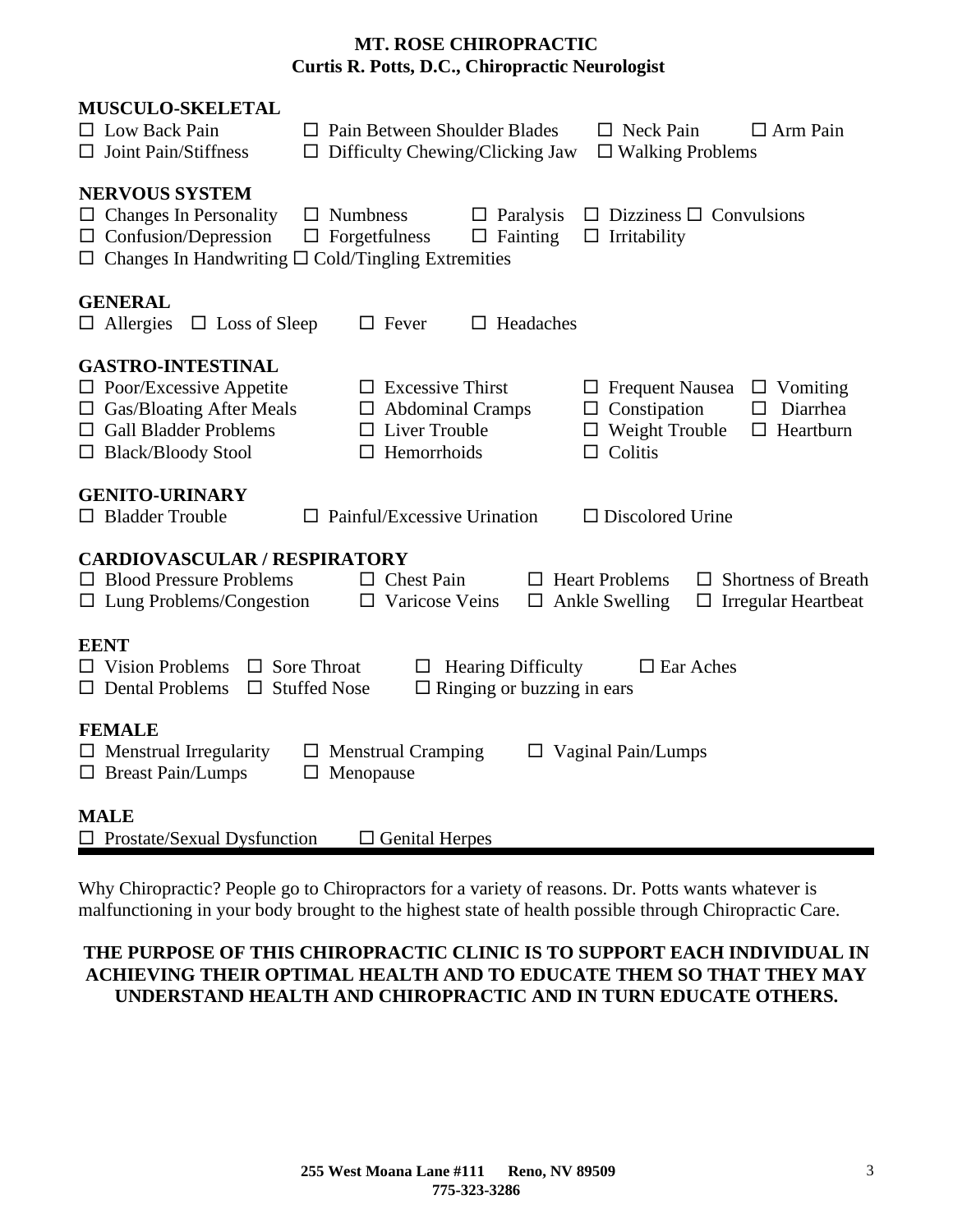## **PERSONAL HISTORY**

| HABITS:                                               | Heavy | Moderate | Light |      | None     |                           |                          |  |
|-------------------------------------------------------|-------|----------|-------|------|----------|---------------------------|--------------------------|--|
| Tobacco                                               |       |          |       |      | ⊔        |                           | How many packs per week? |  |
| Alcohol                                               |       |          |       |      | ⊔        | How many drinks per week? |                          |  |
| Coffee                                                |       |          |       |      | ⊔        | How many cups per week?   |                          |  |
| Drugs                                                 |       |          |       |      |          |                           |                          |  |
| Exercise                                              |       |          |       |      | $\sqcup$ |                           | How many times per week? |  |
| Sleep                                                 |       |          |       |      |          | How<br>many               | hours<br>night?<br>per   |  |
| Appetite                                              |       |          |       |      |          |                           |                          |  |
| <b>Soft Drinks</b>                                    |       |          |       |      | $\Box$   |                           |                          |  |
| How would you rate your eating habits? Excellent      |       | Good     |       | Fair | Terrible |                           |                          |  |
| Do you have any allergies? Y N If yes, please explain |       |          |       |      |          |                           |                          |  |

#### **MEDICAL HISTORY**

Please list any conditions you have been treated for prior to this accident. Give dates, the type of treatment received and any residuals you are still having.

Current ongoing health diagnoses ie: Asthma, MS, arthritis etc.

| Surgeries □ None Write down year and procedure<br><u>Universe of the set of the set of the set of the set of the set of the set of the set of the set of the set of the set of the set of the set of the set of the set of the se</u> |
|---------------------------------------------------------------------------------------------------------------------------------------------------------------------------------------------------------------------------------------|
| $\Box$ None                                                                                                                                                                                                                           |
| <u> 1989 - Andrea Santa Andrea Andrea Andrea Andrea Andrea Andrea Andrea Andrea Andrea Andrea Andrea Andrea Andr</u>                                                                                                                  |
| Fractures $\Box$ None                                                                                                                                                                                                                 |
|                                                                                                                                                                                                                                       |
|                                                                                                                                                                                                                                       |
| Work Injuries $\Box$ None                                                                                                                                                                                                             |
| ,我们也不能会在这里,我们也不能会在这里,我们也不能会在这里,我们也不能会在这里,我们也不能会在这里,我们也不能会在这里,我们也不能会不能会不能会。""我们,我们                                                                                                                                                     |
| Motor Vehicle Accidents/Injuries $\Box$ None                                                                                                                                                                                          |

|                              | <b>FAMILY HISTORY</b>                                                                  |
|------------------------------|----------------------------------------------------------------------------------------|
| Relationship                 | Past & Present Health Problems (Cancer, Heart Disease, Diabetes or Hereditary Disease) |
| Mother: Age                  |                                                                                        |
| Father: Age______            |                                                                                        |
| Brother: Age                 |                                                                                        |
| Sister: Age                  |                                                                                        |
| Mother's mother: Age_______  |                                                                                        |
| Mother's father: Age         |                                                                                        |
| Father's mother: Age________ |                                                                                        |
| Father's father: Age         |                                                                                        |
|                              | <b>OCCUPATIONAL HISTORY</b>                                                            |
| Occupation:                  | For how long?                                                                          |
|                              | For how long?                                                                          |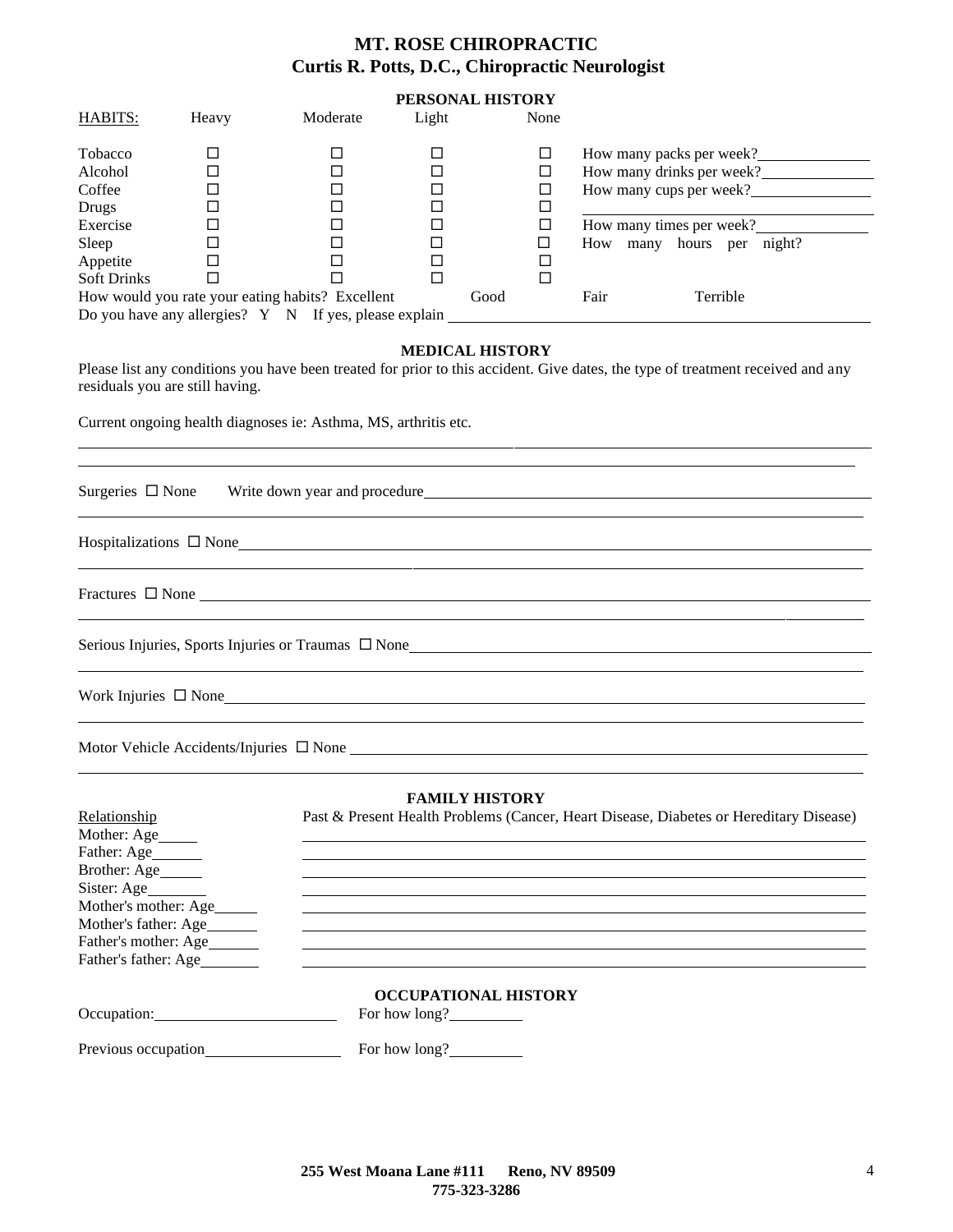| Patient's name Sex:                                                                                                                                                                                                            |                                                                                                                                                                                                                                |  |  |  | Male | Female |
|--------------------------------------------------------------------------------------------------------------------------------------------------------------------------------------------------------------------------------|--------------------------------------------------------------------------------------------------------------------------------------------------------------------------------------------------------------------------------|--|--|--|------|--------|
| Address and the contract of the contract of the contract of the contract of the contract of the contract of the contract of the contract of the contract of the contract of the contract of the contract of the contract of th |                                                                                                                                                                                                                                |  |  |  |      |        |
|                                                                                                                                                                                                                                |                                                                                                                                                                                                                                |  |  |  |      |        |
|                                                                                                                                                                                                                                |                                                                                                                                                                                                                                |  |  |  |      |        |
|                                                                                                                                                                                                                                |                                                                                                                                                                                                                                |  |  |  |      |        |
| Marital Status: Married / Single / Divorced / Widow / Separated                                                                                                                                                                |                                                                                                                                                                                                                                |  |  |  |      |        |
|                                                                                                                                                                                                                                | Occupation E-Mail address E-Mail address E-Mail and E-Mail and E-Mail and E-Mail and E-Mail and E-Mail and E-Mail and E-Mail and E-Mail and E-Mail and E-Mail and E-Mail and E-Mail and E-Mail and E-Mail and E-Mail and E-Mai |  |  |  |      |        |
|                                                                                                                                                                                                                                |                                                                                                                                                                                                                                |  |  |  |      |        |
|                                                                                                                                                                                                                                |                                                                                                                                                                                                                                |  |  |  |      |        |
|                                                                                                                                                                                                                                |                                                                                                                                                                                                                                |  |  |  |      |        |
|                                                                                                                                                                                                                                |                                                                                                                                                                                                                                |  |  |  |      |        |
|                                                                                                                                                                                                                                |                                                                                                                                                                                                                                |  |  |  |      |        |
|                                                                                                                                                                                                                                |                                                                                                                                                                                                                                |  |  |  |      |        |
| Insurance contact person / adjuster with phone #_________________________________                                                                                                                                              |                                                                                                                                                                                                                                |  |  |  |      |        |
|                                                                                                                                                                                                                                |                                                                                                                                                                                                                                |  |  |  |      |        |
|                                                                                                                                                                                                                                |                                                                                                                                                                                                                                |  |  |  |      |        |
|                                                                                                                                                                                                                                |                                                                                                                                                                                                                                |  |  |  |      |        |
| How will payment be made? Cash Check Credit Card                                                                                                                                                                               |                                                                                                                                                                                                                                |  |  |  |      |        |

I understand that insurance will be billed as a courtesy to me. I am still responsible for my deductible, co-payments and any other charges not covered by my insurance. I further understand that this office will make a reasonable effort to collect from insurance, but if the insurance company does not respond within 45 days, I am responsible for the total charges and for following up with my insurance company. I authorize the release of any medical or other information necessary to any insurance claims. I permit this office to endorse co-issued remittance and if I receive any checks in payment of outstanding charges, I agree to endorse them and turn them over immediately for payment on my account. I understand that fees are to be paid at the time of examinations or treatments are received. The signing of this document verifies that the above information is understood and true.

Patient Signature (Parent /Guardian if minor)